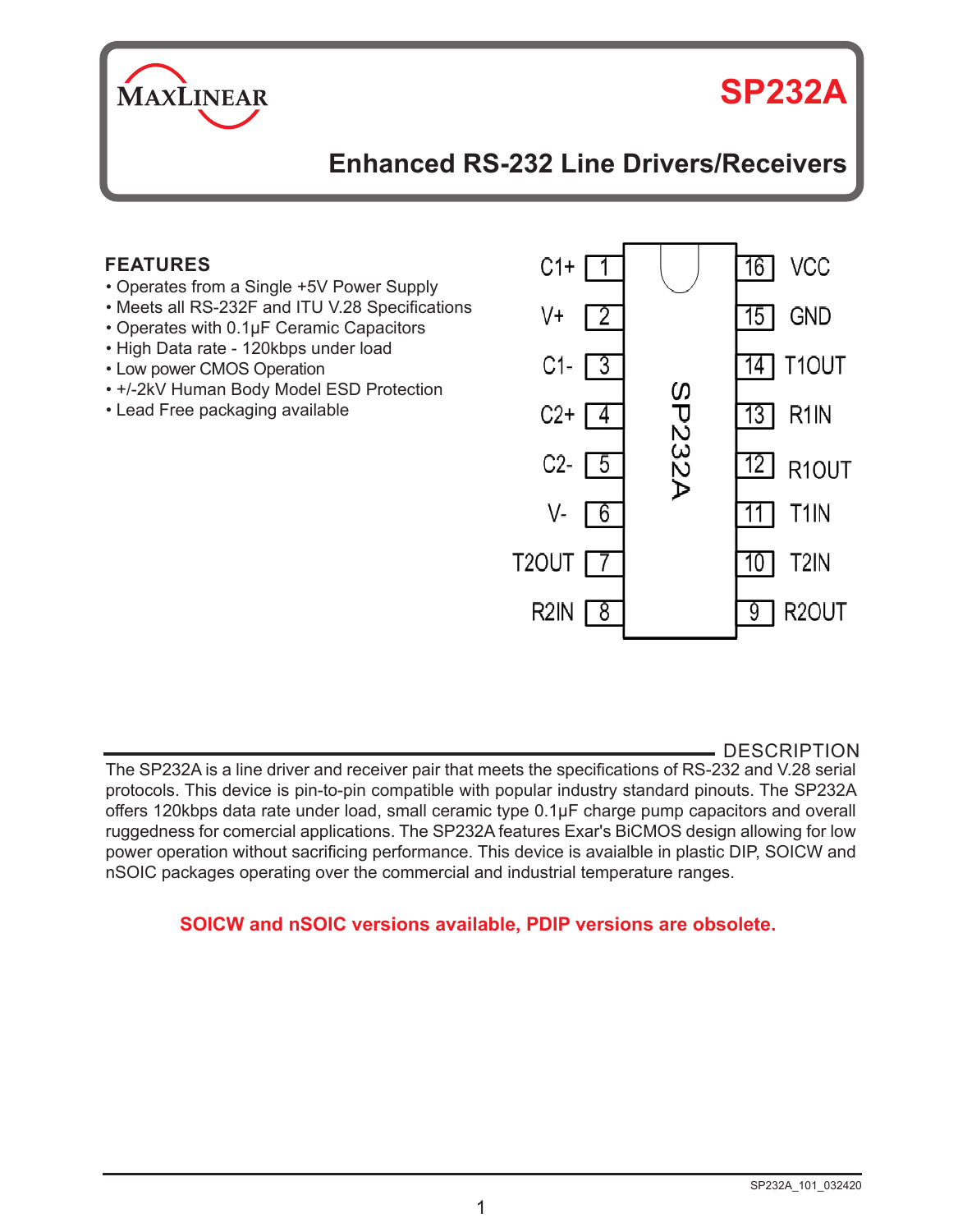# **ABSOLUTE MAXIMUM RATINGS**

These are stress ratings only and functional operation of the device at these ratings or any other above those indicated in the operation sections of the specifications below are not implied. Exposure to absolute maximum ratings conditions for extended periods of time may affect reliability.

| <b>Short Circuit duration</b>            |  |
|------------------------------------------|--|
|                                          |  |
| Package Power Dissipation:               |  |
|                                          |  |
| (derate 7mW/°C above +70°C)              |  |
|                                          |  |
| (derate 7mW/°C above +70°C)              |  |
| Storage Temperature-65°C to +150°C       |  |
| Lead Temperature (soldering, 10s) +300°C |  |
|                                          |  |

# **ELECTRICAL CHARACTERISTICS**

Vcc=5V ±10%, 0.1μF charge pump capacitors, Tmin to Tmax, unless otherwise noted, Typical values are Vcc=5V and Ta=25°C

| <b>PARAMETER</b>                    | <b>TEST CONDITIONS</b>                                | <b>MIN</b> | <b>TYP</b> | <b>MAX</b>     | <b>UNIT</b>    |
|-------------------------------------|-------------------------------------------------------|------------|------------|----------------|----------------|
| <b>TTL INPUT</b>                    |                                                       |            |            |                |                |
| Logic Threshold LOW                 | <b>TIN</b>                                            |            |            | 0.8            | Volts          |
| Logic Threshold HIGH                | <b>TIN</b>                                            | 2.0        |            |                | Volts          |
| Logic Pull-Up Current               | $TIN = OV$                                            |            | 15         | 200            | μA             |
| <b>TTL OUTPUT</b>                   |                                                       |            |            |                |                |
| Output Voltge LOW                   | $I$ out = 3.2 mA: $V$ cc = $+5V$                      |            |            | 0.4            | Volts          |
| Output Voltage HIGH                 | $IOUT = -1.0 mA$                                      | 3.5        |            |                | Volts          |
| RS-232 OUTPUT                       |                                                       |            |            |                |                |
| <b>Output Voltage Swing</b>         | All Transmitter outputs loaded<br>with 3k ohms to GND | $+/-5.0$   | $+/-6.5V$  |                | Volts          |
| <b>Output Resistance</b>            | $Vcc = 0V$ , Vout = $+/-2V$                           | 300        |            |                | Ohms           |
| <b>Output Short Circuit Current</b> | Infinite Duration                                     |            | $+/-18$    |                | m <sub>A</sub> |
| Maximum Data Rate                   | $CL = 2500pF$ , $RL = 3k\Omega$                       | 120        | 240        |                | kbps           |
| RS-232 INPUT                        |                                                       |            |            |                |                |
| Voltage Range                       |                                                       | $-15$      |            | $+15$          | Volts          |
| Voltage Threshold LOW               | $Vcc = 5V$ , $Ta = 25^{\circ}C$                       | 0.8        | 1.2        |                | Volts          |
| Voltage Threshold HIGH              | $Vec = 5V$ , $Ta = 25^{\circ}C$                       |            | 1.7        | 2.4            | Volts          |
| <b>Hysteresis</b>                   | $Vcc = 5V$ , $Ta = 25^{\circ}C$                       | 0.2        | 0.5        | 1.0            | Volts          |
| Resistance                          | $TA = 25^{\circ}C. -15V \leq V_{IN} \leq +15V$        | 3          | 5          | $\overline{7}$ | $k\Omega$      |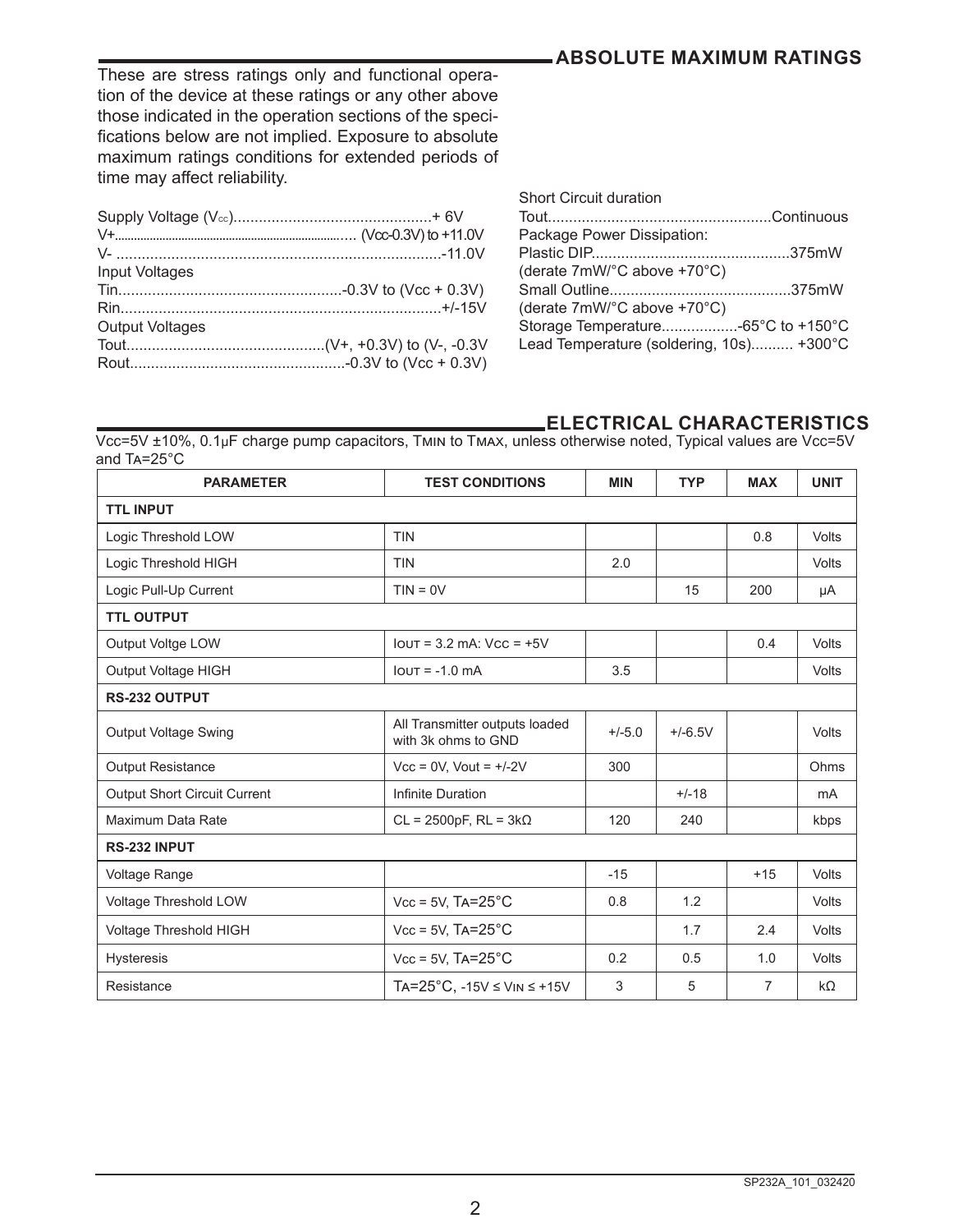**ELECTRICAL CHARACTERISTICS** Vcc=5V ±10%, 0.1μF charge pump capacitors, Tmin to Tmax, unless otherwise noted, Typical values are Vcc=5V and Ta=25°C

| <b>DYNAMIC CHARACTERISTICS</b>     |                                                                                    |  |     |     |           |
|------------------------------------|------------------------------------------------------------------------------------|--|-----|-----|-----------|
| <b>Driver Propagation Delay</b>    | TTL to RS 232; $CL = 50pF$                                                         |  | 1.5 | 3.0 | μs        |
| Receiver Propagation Delay         | RS-232 to TTL.                                                                     |  | 0.1 | 1.0 | μs        |
| Instantaneous Slew Rate            | $CL = 10pF$ , $RL = 3-7k\Omega$                                                    |  |     | 30  | $V/\mu s$ |
| <b>Transition Region Slew Rate</b> | $CL = 2500pF$ , $RL = 3k\Omega$ ;<br>Measured from +3V to -3V or<br>$-3V$ to $+3V$ |  | 10  |     | $V/\mu s$ |
| <b>POWER REQUIREMENTS</b>          |                                                                                    |  |     |     |           |
| Vcc Power Supply Current           | No Load, $Vec = 5V$ , $Ta=25^{\circ}C$                                             |  | 1.5 | 5   | mA        |
| Vcc Power Supply Current, Loaded   | All Transmitters RL = $3kΩ$ ,<br>$Ta = 25^{\circ}C$                                |  | 11  |     | mA        |

# **PIN ASSIGNMENTS**

| Pin Number     | <b>Pin Name</b>    | <b>Pin Function</b>                                               |
|----------------|--------------------|-------------------------------------------------------------------|
| 1              | $C1+$              | Positive terminal of the voltage doubler charge pump<br>capacitor |
| $\mathfrak{D}$ | $V +$              | +6.5V generated by the charge pump                                |
| 3              | $C1-$              | Negative terminal of the voltage doubler charge pump<br>capacitor |
| 4              | $C2+$              | Positive terminal of the inverting charge pump capacitor          |
| 5              | $C2-$              | Negative terminal of the inverting charge pump capacitor          |
| 6              | $V -$              | -6.7V generated by the charge pump                                |
| $\overline{7}$ | T2OUT              | RS-232 driver output                                              |
| 8              | R <sub>2</sub> IN  | RS-232 receiver input                                             |
| 9              | R <sub>2</sub> OUT | TTL/CMOS receiver output                                          |
| 10             | T <sub>2</sub> IN  | TTL/CMOS driver input                                             |
| 11             | T <sub>1</sub> IN  | TTL/CMOS driver input                                             |
| 12             | R1OUT              | TTL/CMOS receiver output                                          |
| 13             | R <sub>1</sub> IN  | RS-232 receiver input                                             |
| 14             | T1OUT              | RS-232 driver output                                              |
| 15             | <b>GND</b>         | Ground                                                            |
| 16             | Vcc                | 5V supply voltage                                                 |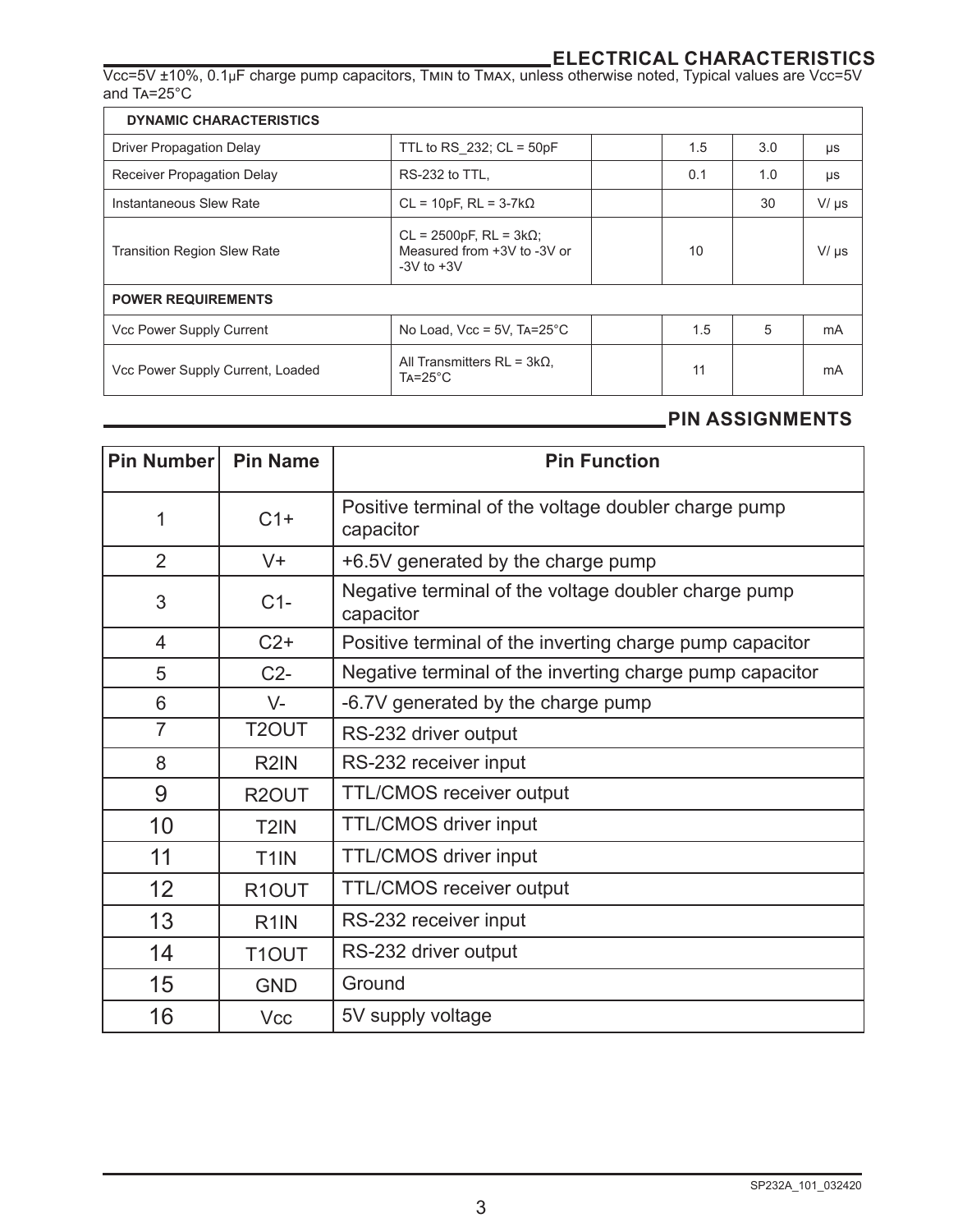# **DESCRIPTION**

# **DETAILED DESCRIPTION**

The SP232A transceiver is a two driver and two receiver device that meets the EIA/TIA- 232 and V.28 serial communication protocol. The device is pin-to-pin compatible with popular industry standard pinouts. The SP232A offers 120kbps data rate, 10V/μs slew rate and a regulated charge pump that operates from a single 5V supply. The proprietary on-board charge pump generates a regulated output of +/-6.5V for RS-232 compliant voltage levels.

#### **Theory Of Operation**

The SP232A is made up of three basic circuit blocks: 1. Driver, 2. Receiver, and 3. charge pump.

#### **Drivers**

The drivers are inverting level transmitters that convert TTL or CMOS logic levels to EIA/TIA-232 levels with an inverted sense relative to the input logic levels. Typically, the RS-232 output voltage swing is +/-6.5V with no load and +/- 5.0V minimum when fully loaded. The driver outputs are protected against infinite short-circuits to ground without degradation in reliability.

The drivers can guarantee output data rates of 120Kbps under worst case loading of 3k ohms and 2500pF.

The driver output Slew Rate is internally limited to 30V/μs in order to meet the EIA standards (EIA-232F). Additionally, the driver output LOW to HIGH transition meet the monotonicity output requirements of the standard.

#### **Receivers**

The receivers convert EIA/TIA-232 signal levels to TTL or CMOS logic output levels. Since the input is usually from a transmission line, where long cable length and system interference can degrade the signal, the receiver inputs have a typical hysteresis margin of 500mV. This ensures that the receiver is virtually immune to noisy transmission lines. Should a input be left unconnected, an internal 5Kohm pull-down resistor to ground will commit the output of the receiver to a logic HIGH state. The input voltage range for the SP232A Receiver is +/-15V.

#### **Charge pump**

The charge pump is a patented design and uses a unique approach compared to older less efficient designs. The charge pump requires 4 external capacitors and uses a four phase voltage shifting technique. The internal power supply consists of a regulated dual charge pump that provides output voltages of +/-6.5V. This is important to maintain compliant RS-232 levels regardless of power supply fluctuations. The charge pump operates in a discontinous mode using an internal oscillator. If the voltages are less than a magnitude of 6.5V, the charge pump is enabled. If the output voltage exceed a magnitude of 6.5V then the charge pump is disabled. The internal oscillator controls the four phases of the voltage shifting. A description of each phase follows:

#### **Phase 1**

Vss charge store and double: The positive terminals of capacitors C1 and C2 are charged from Vcc with their negative terminals initially connected to ground. C1+ is then connected to ground and the stored charge from C1- is superimposed onto C2-. Since C2+ is still connected to Vcc the voltage potential across C2 is now 2 x Vcc.

#### **Phase 2**

Vss transfer and invert: Phase two connects the negative terminal of C2 to the Vss storage capacitor and the positive terminal of C2 to ground. This transfers the doubled and inverted (V-) voltage onto C4. Meanwhile, capacitor C1 is charged from Vcc in order to prepare it for its next phase.

#### **Phase 3**

Vdd charge store and double: Phase three is identical to the first phase. The positive terminals of C1 and C2 are charged from Vcc with their negative terminals initially connected to ground. C1+ is then connected to ground and the stored charge from C1- is superimposed onto C2-. Since C2+ is still connected to Vcc the voltage potential across capacitor C2 is now 2 x Vcc.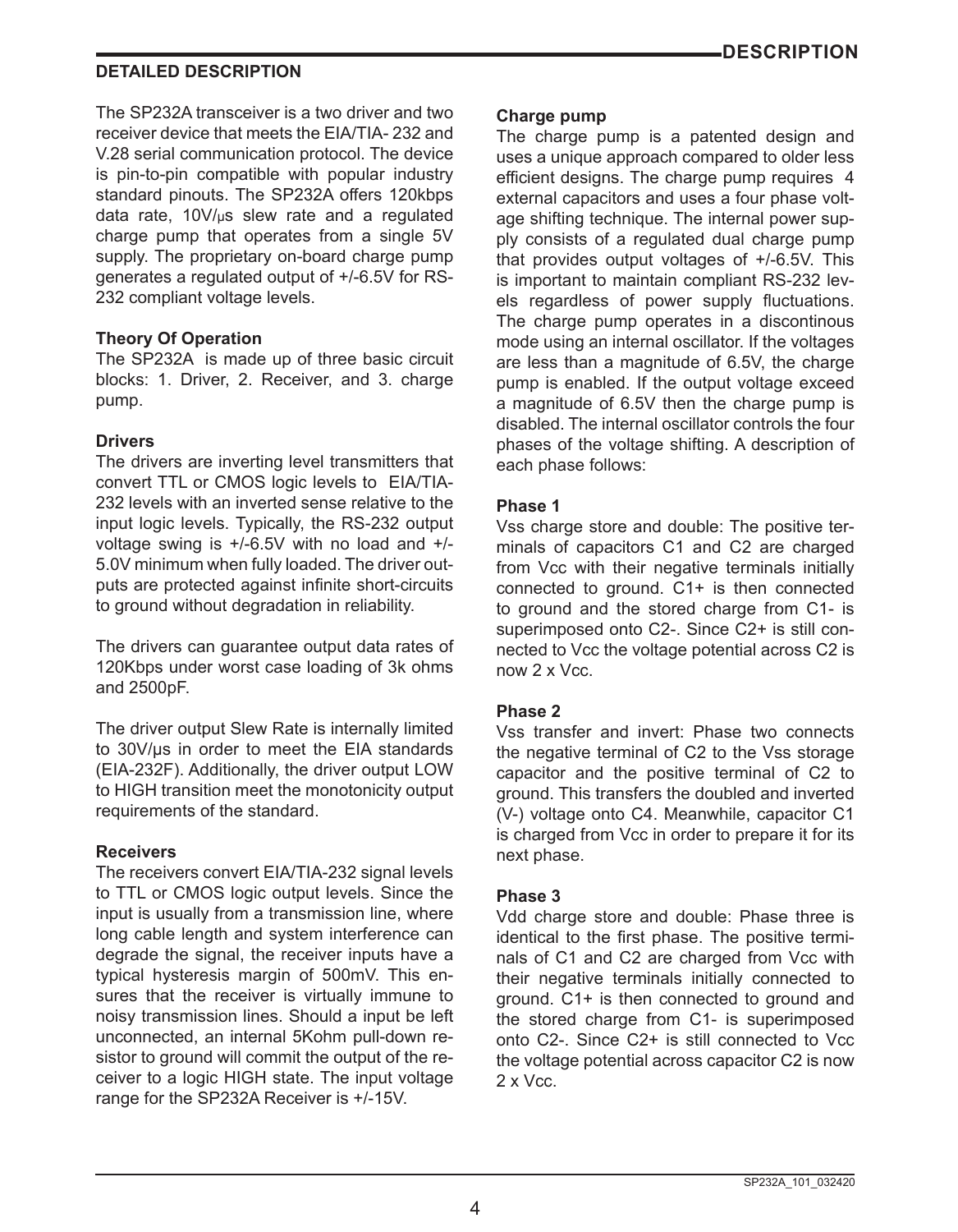### **DESCRIPTION**

#### **Phase 4**

Vdd transfer. The fourth phase connects the negative terminal of C2 to ground and the positive terminal of C2 to the Vdd storage capacitor . This transfers the doubled (V+) voltage onto C3. Meanwhile, capacitor C1 is charged from Vcc to prepare it for its next phase.

Under lightly loaded conditions, the intelligent pump oscillator maximizes efficiency by running only as needed to maintain V+ and V- voltage levels. Since interface transceivers spend most of their time at idle, this power-efficient innovation can greatly reduce total power consumption. This improvement is made possible by the independent phase sequences of the Exar charge pump design.

The clock rate of the charge pump typically operates greater than 70kHz allowing the pump to operate efficiently with small 0.1uF capacitors. Efficient operation depends on rapid charging and discharging of C1 and C2. Therefore, the capacitors should be mounted as close as possible to the IC and have a low ESR (equivalent series resistance). Inexpensive, surface mount ceramic capacitors are ideal for use on charge pump. If polarized capacitors are used the positive and negative terminals should be connected as shown on the typical operating circuit. A diagram of the 4 individual phases is shown in Figure 1.



Figure 1. Charge pump phases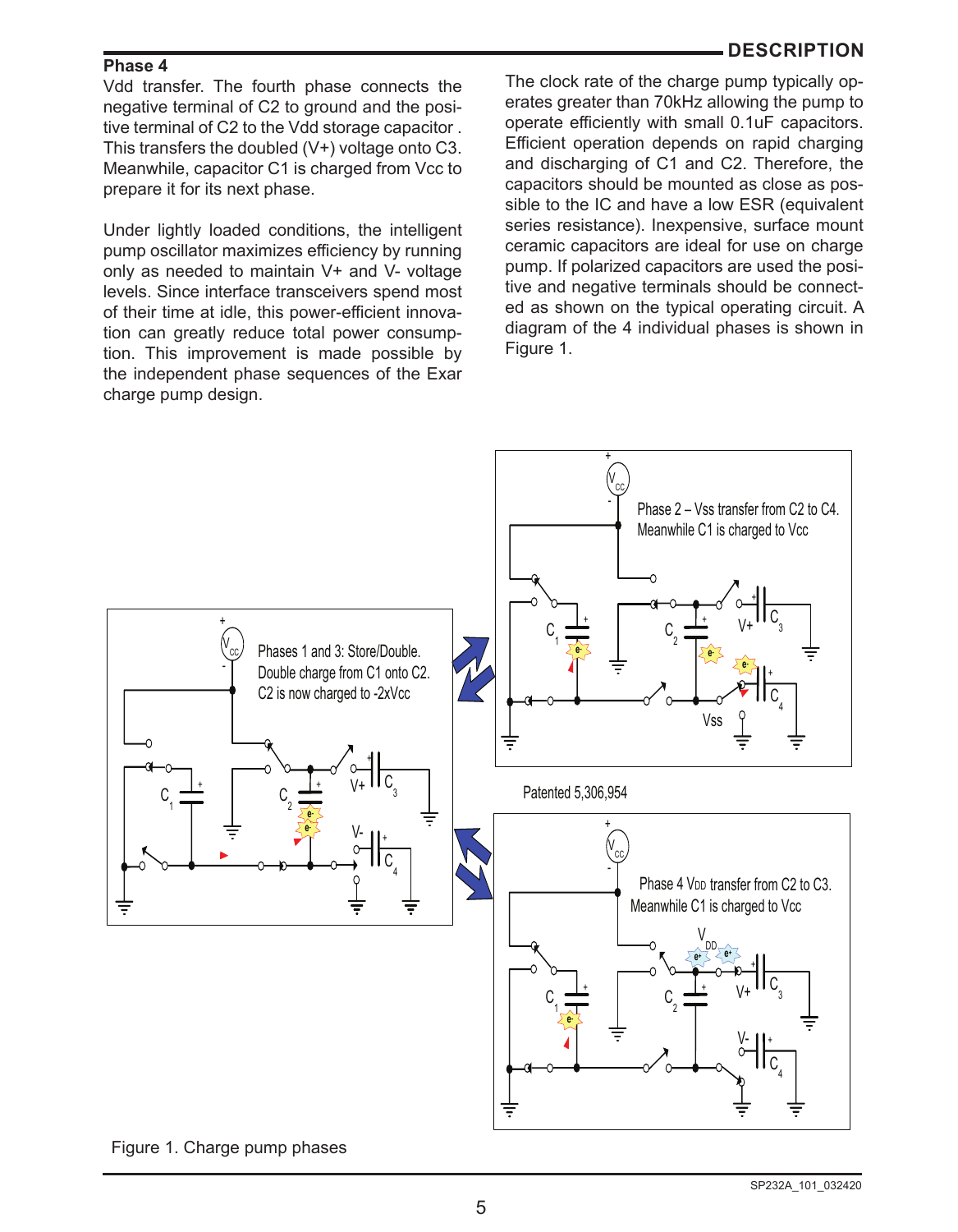# **TYPICAL PERFORMANCE CHARACTERISTICS**



Figure 2, Charge pump waveforms with no load (1 = C1+, 2 = C2+, 3 = V+, 4 = V-).



Figure 3, Charge pump waveforms when fully loaded with 3k ohms  $(1 = C1 + 0.2)$  = C2+,  $3 = V +$ ,  $4 = V$ -).



Figure 4, Loopback results at 60kHZ and 2500pF load (1 = TXin, 2 = TXout/RXin, 3 = RXout).



Figure 5, Charge pump outputs at start up  $(1 = \text{Vec}, 2 = \text{V+}, 3 = \text{V-}).$ 



Figure 6, Typical Application circuit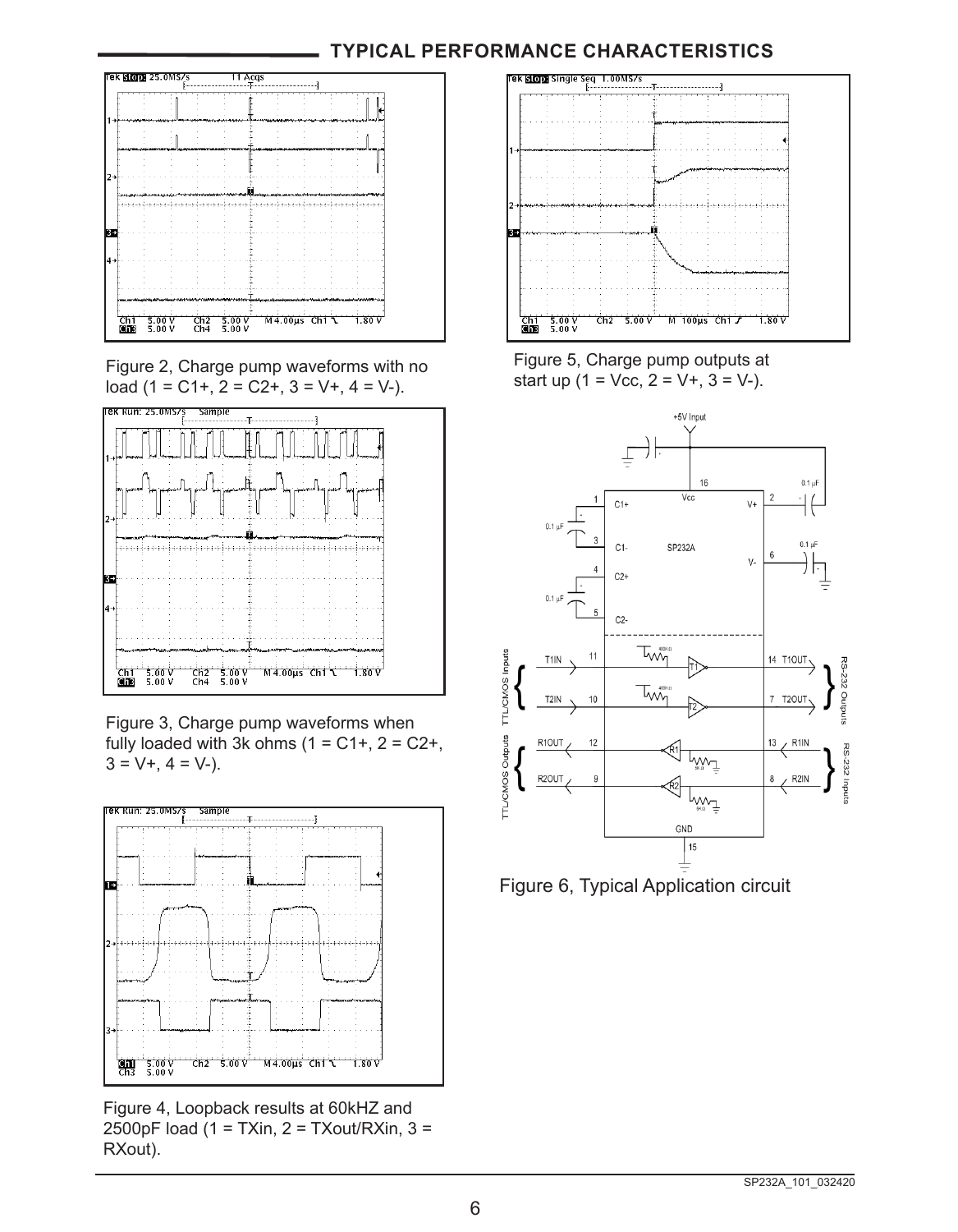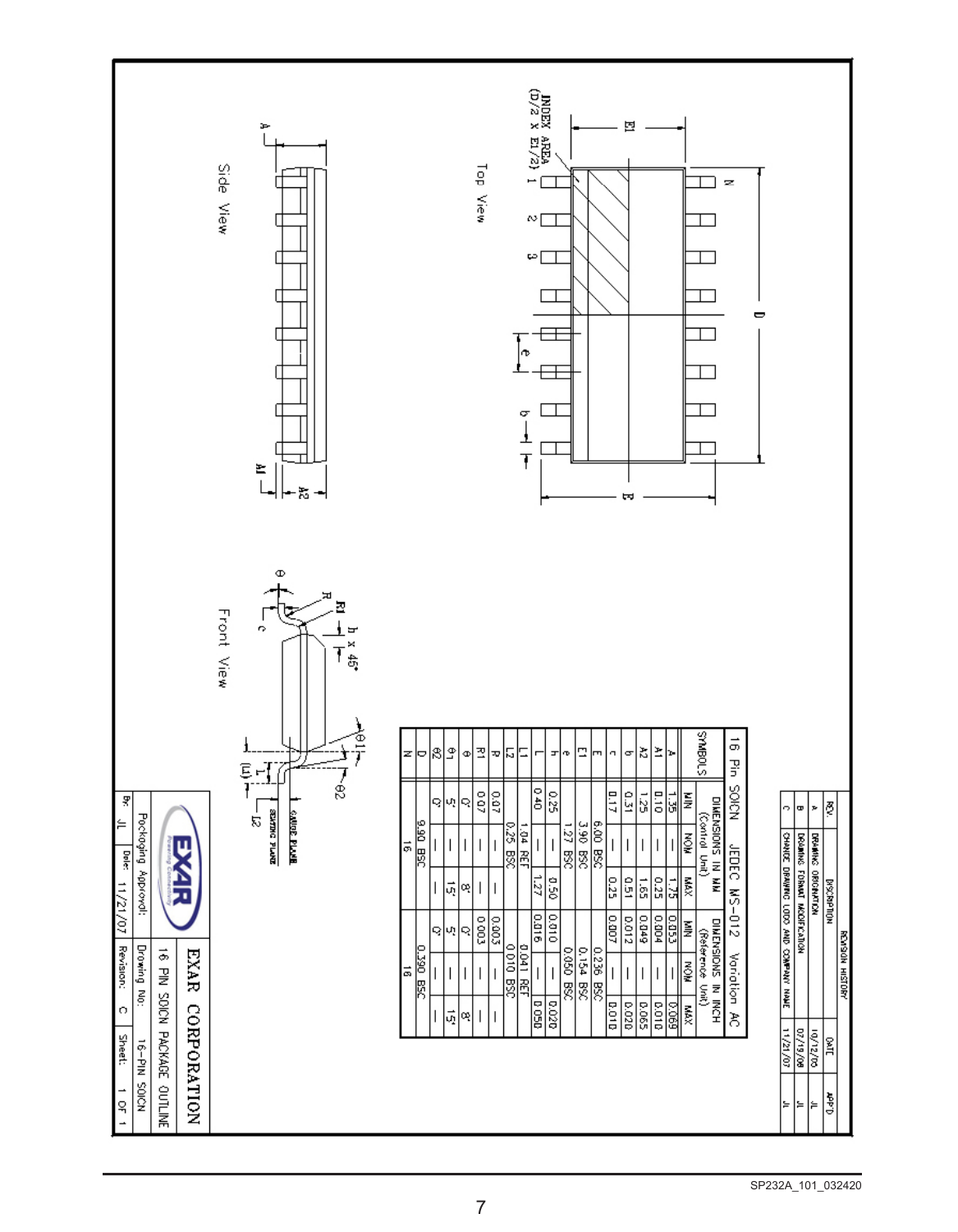# **16 pin PDIP versions are obsolete.**

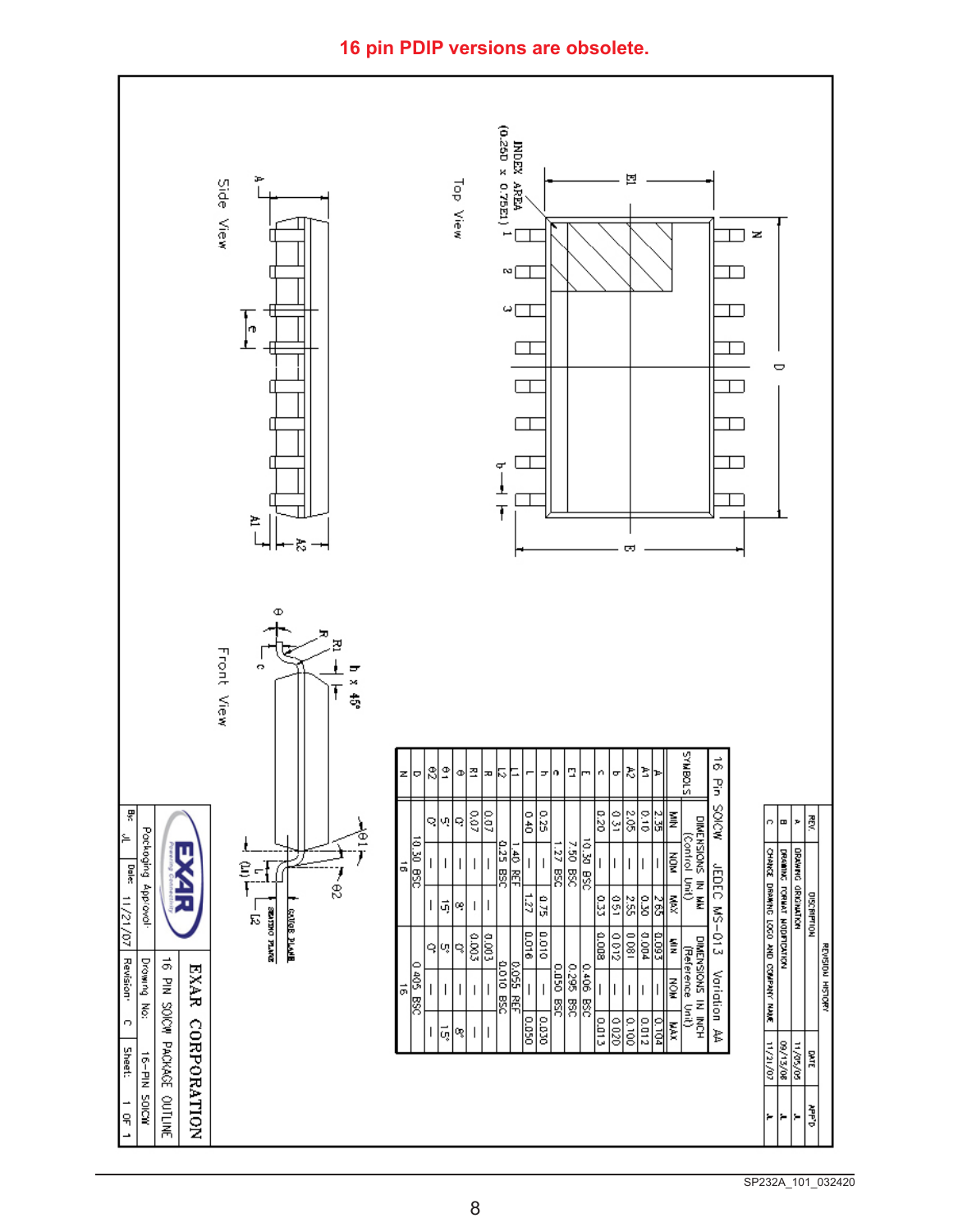